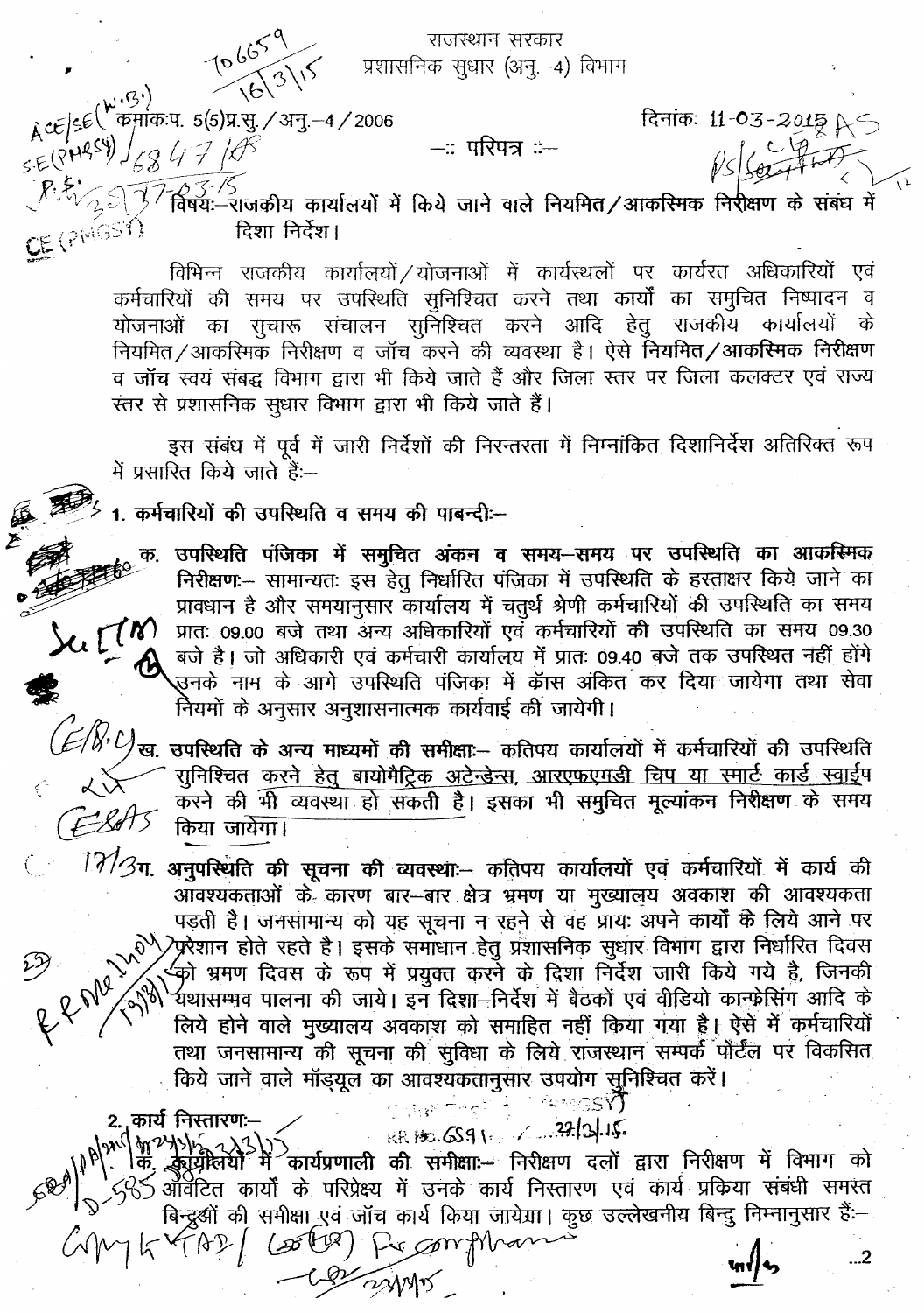(i) विभाग में कर्मचारियों के मध्य कार्य वितरण तथा उनका औसत दैनिक कार्यभार, कार्यभार <u>' निर्धारित मापदण्ड से कम अथवा अधिक होने के आधार</u>

(ii) विभाग को प्राप्त विचाराधीन पत्र तथा उन पर समय पर की गई कार्यवाही, लिपिकों के पास विचाराधीन व निस्तारित पत्रों / प्रकरणों की संख्या, समय पर निस्तारित न होने वाले विचाराधीन/लंबित पत्रों/प्रकरणों की संख्या तथा उनके कारण, विभाग में संधारित पंजिकाएँ, पत्रावलियों का रखरखाव तथा उनकी सूची का संधारण

(iii) विभाग द्वारा प्रदान की जाने वाली सेवाओं एवं जनसामान्य से प्राप्त विभिन्न योजना अन्तर्गत आवेदनों के सन्धारण व निस्तारण की सूचना

(iv) विभागों द्वारा दिये गये अनुज्ञापत्रों (लाइसेंस) की शर्तों एवं निर्धारित मापदण्ड का भौतिक सत्यापन

(v) कार्मिकों के भवन में बैठने की व्यवस्था, भवन की स्थिति एवं सफाई, संसाधनों / विद्युत आदि का दुरूपयोग, भण्डारगृह / मण्ड़ी / स्टोर आदि में रखे सामान का रख-रखाव एवं उनकी उपयोगिता, अभिलेखों की अन्तिम वीडिंग व रिकॉर्ड रूम भेजे जाने की सूचना तथा अनुपयोगी सामग्री के कन्डेमनेशन की स्थिति

(vi) कार्मिकों द्वारा की गई राजकीय यात्राओं की आवश्यकता, बजट की मांग तथा उसकी उपयोगिता एवं उस पर किया गया व्यय, अनुदान आदि का भौतिक सत्यापन

(vii) कार्यालय विशेषतः पुलिस थानों में जनसामान्य के साथ व्यवहार, हेल्पडेस्क / हेल्पलाईन की व्यवस्था एवं कार्यप्रणाली, नागरिक अधिकार पत्रों की सार्वजनिक सूचना, निर्धारित कार्यालयों के सूचनापट्ट पर संबंधित कर्मचारी के भ्रमण पर जाने आदि की सूचना

(viii) कर्मचारियों विशेषतः ग्रामीण क्षेत्रों के कर्मचारियों उनके मुख्यालय पर नियमित ठहराव

 $\mathbf{A}$ 

 $\tilde{\mathcal{X}}$ 

41 ( on

 $\cdot$ .3

(ix) अधिकारियों द्वारा अपने अधीनस्थ कार्मिकों से कार्य करवाने की सक्षमता, उनके द्वारा की जाने वाली सामान्य मॉनिटिरिंग व नियमित निरीक्षण की स्थिति सूचना प्रौद्योगिकी संबंधी कुशलता आदि

- ख. योजनाओं तथा अभियानों के कियान्वयन की समीक्षा:-- प्रदेश में संचालित केन्द्रीय एवं राज्य सरकार की विभिन्न योजनाओं जैसे महात्मा गाँधी रोजगार गारन्टी योजना, जननी शिशु सुरक्षा योजना, आंगनबाड़ी, निःशुल्क दवा वितरण योजना, मिड डे मील योजना, भामाशाह योजना, योजनाओं में पारदर्शिता आदि के नियमों एवं दिशा निर्देशों की पालना सुनिश्चित कराये जाने की समीक्षा एवं जॉच कार्य निरीक्षण दलों द्वारा किया जायेगा।
- ग, कार्यालयों एवं योजनाओं में कार्य के कियान्वयन में समय की पाबन्दी:-- निरीक्षण दल द्वारा बिन्दु संख्या 1 एवं 2 में उल्लेखित कार्यों को नियमानुसार समयबद्ध, निष्पक्ष एवं कमवार निष्तारण करने की विशेष समीक्षा एवं जाँच की जायेगी।

3. भ्रमण, निरीक्षण, जनसुनवाई व परिवाद निस्तारण:-

क. विभाग की सेवाओं का समय पर निस्तारण - जॉच निरीक्षण दल द्वारा राजस्थान जन सुनवाई का अधिकार अधिनियम, 2012 के तहत नागरिकों से प्राप्त शिकायतें परिवेदनाओं तथा राजस्थान लोक सेवाओं के प्रदान की गारन्टी अधिनियम, 2011 के अंतर्गत आने वाली बिभाग की सेवाओं का तदनुरूप निस्तारण, आमजन से प्राप्त आवेदनों को समुचित पंजिका में तथा प्राप्त परिवादों /शिकायतों को राजस्थान सम्पर्क पोर्टल पर दर्ज कर रसीद दिये जाने की व्यवस्था, सूचना के अधिकार में कार्यों के न्रिस्तारण की

....2....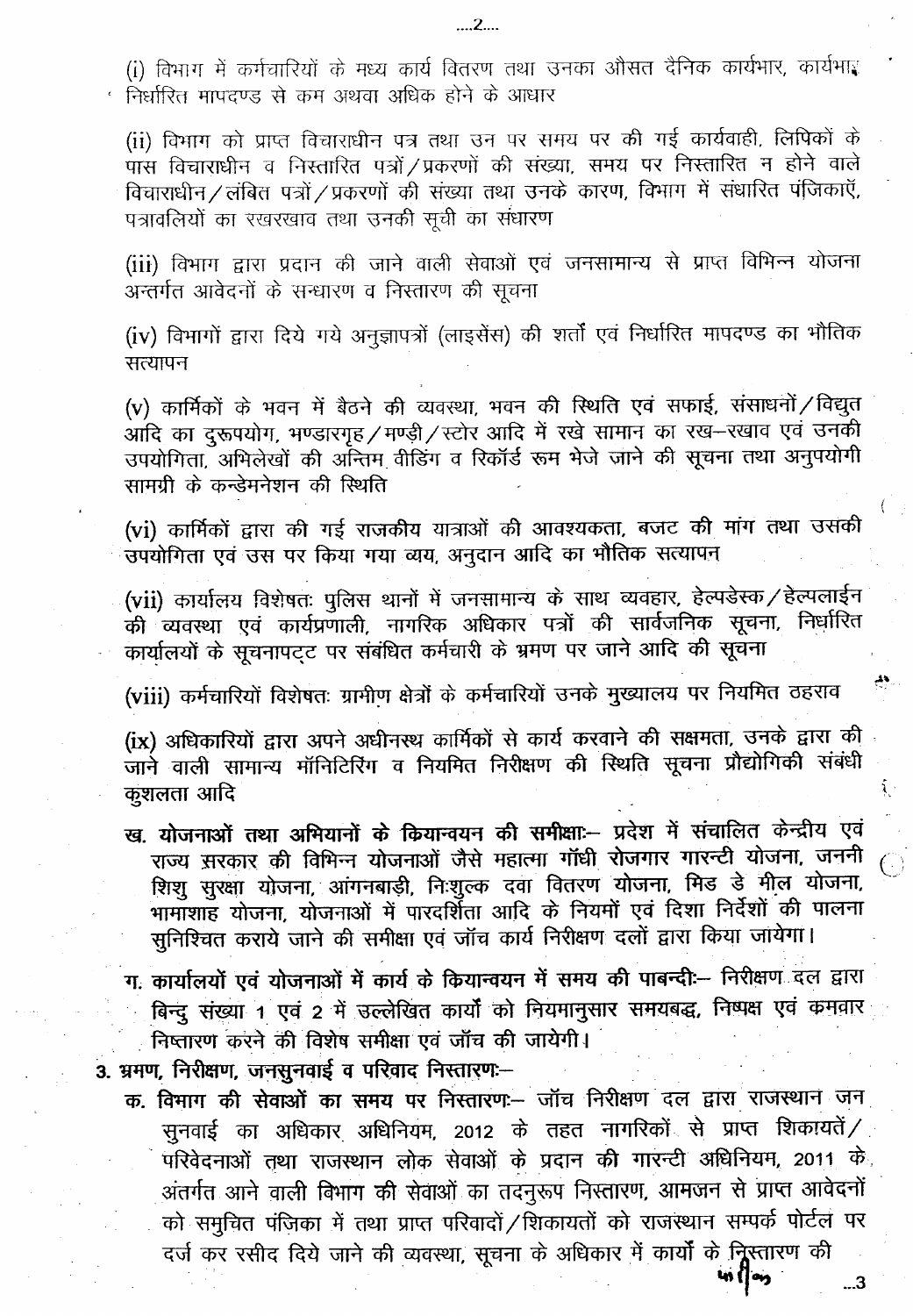रिथति, अन्य आवेदन पत्रों एवं सुझावों के संधारण की व्यवस्था तथा इन सबके संबंध में मुख्य सचिव के परिपत्र कमांक F.16(1)/AR/Gr.-1/14/Bik Div./follow up दिनांक 12.08.2014, प.15(1)प्र.स्. / अन्.-1 / 2014 दिनांक 05.02.2015 तथा प.15(1)प्र.सु. / अनू.-1/2014 दिनांक 23.02.2015 की पालना की समीक्षा की जायेगी। यहां उल्लेखनीय है कि राजस्थान संपर्क पोर्टल पर प्राप्त परिवेदनाओं विशेषतः सरकार आपके द्वार अभियान तथा तत्पश्चात प्राप्त अभ्यावेदनों. परिवेदनाओं के निस्तारण एवं सत्यापन की व्यवस्था तथा गुरूवार को होने वाली समाधान बेठकों की विशेष समीक्षा की जायेगी।

...ئ...

- ख. भ्रमण, निरीक्षण, जनसुनवाई एवं रात्रि विश्रामः- जॉच निरीक्षण दलों द्वारा अधिकारियों एवं कर्मचारियों के विभिन्न स्तर पर किये जाने वाले दौरे, रात्रि विश्राम, शिकायतों की सुनवाई एवं उनका निस्तारण विशेषतः इस संबंध में परिपत्र कमांक प.3(8)प्र.सु. / टाइम्स / 2013 दिनांक 24 दिसम्बर, 2014 द्वारा जारी दिशा-निर्देशों की पालना की समीक्षा की जायेगी। इसमें इन भ्रमण, निरीक्षणों एवं रात्रि विश्रामों को राजस्थान सम्पर्क पोर्टल पर निर्धारित मॉड्यूल में दर्ज किये जाने की समीक्षा की जायेगी।
- 4. जनसामान्य व आवेदकों की सुविधा हेतु सेवा का पारदर्शीकरण व प्रक्रिया का सरलीकरणः-क. शपथ पत्र के स्थान पर स्वप्रमाणीकरण की व्यवस्थाः- राज्य सरकार के आदेश कमांक F.15(1)/AR/Gr.-1/2014 दिनांक 24 नवंबर, 2014 द्वारा शपथ पत्र देने की व्यवस्था को समाप्त करने तथा दस्तावेजों के स्वयं द्वारा प्रमाणित करने की व्यवस्था की है। इसकी विभागों के कार्यालय स्तर पर आवश्यक रूप से पालना तथा जन सामान्य के लिये सूचना भी सुनिश्चित की जायेगी।
	- ख. विभाग के विभिन्न कार्यकर्मों व सेवाओं के आवेदनों के ऑनलाईन किये जाने की प्रगति की समीक्षाः-- सेवाओं की पारदर्शिता तथा उनके निस्तारण की तत्परता व वस्तुनिष्ठता सुनिश्चित करने हेतु विभाग के विभिन्न कार्यकर्मो व सेवाओं के आवेदनों के ऑनलाईन किये जाने की अपेक्षा की गई हैं। इस संबंध में अनेक विभागों द्वारा अपनी विभिन्न सेवाओं को राजस्थान सरकार के सूचना प्रौद्योगिकी एवं संचार विभाग के ई-मित्र पोर्टल से जोड़े जाने तथा भारत सरकार की एसएसडीजी परियोजना अन्तर्गत विभिन्न सेवाओं को एकीकृत रूप में एक पोर्टल पर लायें जाने की व्यवस्था हैं। कतिपय विभागों एवं संस्थाओं द्वारा इस संबंध में एनआईसी अथवा स्वयं के पोर्टल द्वारा भी ऑनलाईन सुविधा विकसित कर दी गई है। इसके अतिरिक्त कतिपय कार्यक्रमों हेतु भारत सरकार की अपनी वेबसाईट पर सुविधाएँ की गई हैं। निरीक्षण में विभाग द्वारा न केवल इन सेवाओं की प्रगति की समीक्षा की जायेगी अपितु ऑनलाईन कराने से शेष सेवाओं के कारणों की भी समीक्षा की जायेगी। जिन सेवाओं की रिपोर्टिंग को ऑनलाईन किया गया है, उनके रिपोर्टिंग में सत्यता, समयबद्धता के साथ-साथ एमआईएस पोर्टल की भी समीक्षा की जायेगी।

 $\mathsf{C}$ 

स्तरीय निरीक्षण दल द्वारा किसी भी राजकीय अथवा स्वायत्तशासी राज्य संस्था/निगम/बोर्ड आदि के कार्यालय (चिकित्सालय, विद्यालयों, पटवार घर, ग्रामसेवक कार्यालय, आंगनबाड़ी, साक्षरता केन्द्र आदि सहित) तथा राजकीय योजनाओं में कार्यस्थलों पर कार्यरत अधिकारियों एवं कर्मचारियों के कार्य का समुचित निरीक्षण किया जायेगा। निरीक्षण

 $\mathbf{u}_1$ 

 $.4$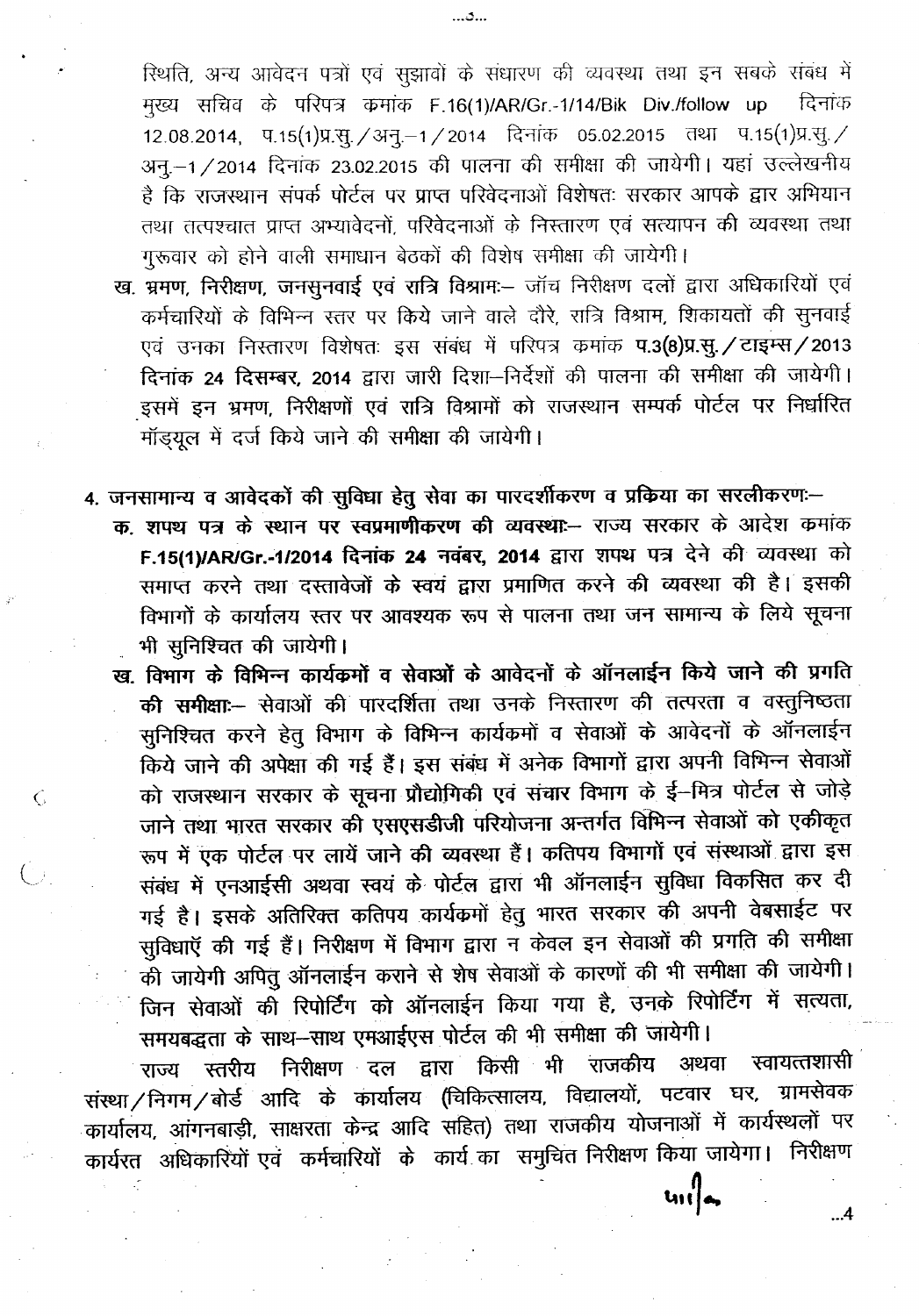....4....

उक्त दिशा निर्देश स्वायत्तशासी संस्थाओं / निगमों / मण्डलों के कार्यालयों हेतु भी प्रभावी होंगे ।

 $\sqrt{(1 - \lambda)^{2}}$ मुख्य सचिव

## प्रतिलिपि निम्नांकित को सूचनार्थ एवं आवश्यक कार्यवाही हेतु प्रेषित है:--

- 1. सचिव, माननीया मुख्यमंत्री महोदया,राजस्थान।
- 2. निजी सचिव/विशिष्ट सहायक, माननीय समस्त मंत्रीगण/राज्यमंत्रीगण,राजस्थान।
- 3. समस्त अतिरिक्त मुख्य सचिव/प्रमुख शासन सचिव/शासन सचिवगण,
- 4. वरिष्ठ उप सचिव, मुख्य सचिव, राजस्थान।
- 5. सचिव, लोकायुक्त सचिवालय, राजस्थान, जयपुर।
- 6. सचिव, राजस्थान सिविल सेवा अपील अधिकरण,जयपुर।
- 7. सचिव, राजस्थान लोक सेवा आयोग, अजमेर।
- 8. प्रबन्ध निदेशक, राजकॉम्प, योजना भवन, जयपुर को प्रशासनिक सुधार विभाग की वेबसाइट पर अपलोड कराने का श्रम करावें।

अतिरिक्त मुख्य सचिव

प्रतिलिपि निम्नांकित को परिपत्र की प्रति अपने अधीन विमाग के सभी स्तर के कार्यालयों को भिजवाया जाना सुनिश्चित कर सूचनार्थ एवं आवश्यक कार्यवाही हेतु प्रेषित हैं:-

- 1. समस्त संमागीय आयुक्त / जिला कलक्टर।
- 2. समस्त विभागाध्यक्ष ।
- 4. समस्त मुख्य कार्यकारी अधिकारी, जिला परिषद।
- अध्यक्ष / प्रबन्ध निदेशक / कार्यकारी अधिकारी / सचिव / निबंधक, 3. समस्त समस्त निगम/बोर्ड/मण्डल/स्वायत्तशासी संस्थाएं एवं समस्त विद्युत वितरण/प्रसारण निगम कम्पनियां, राजस्थान।

(ललित प्रकाश पारीक) वरिष्ठ शासन उप सचिव